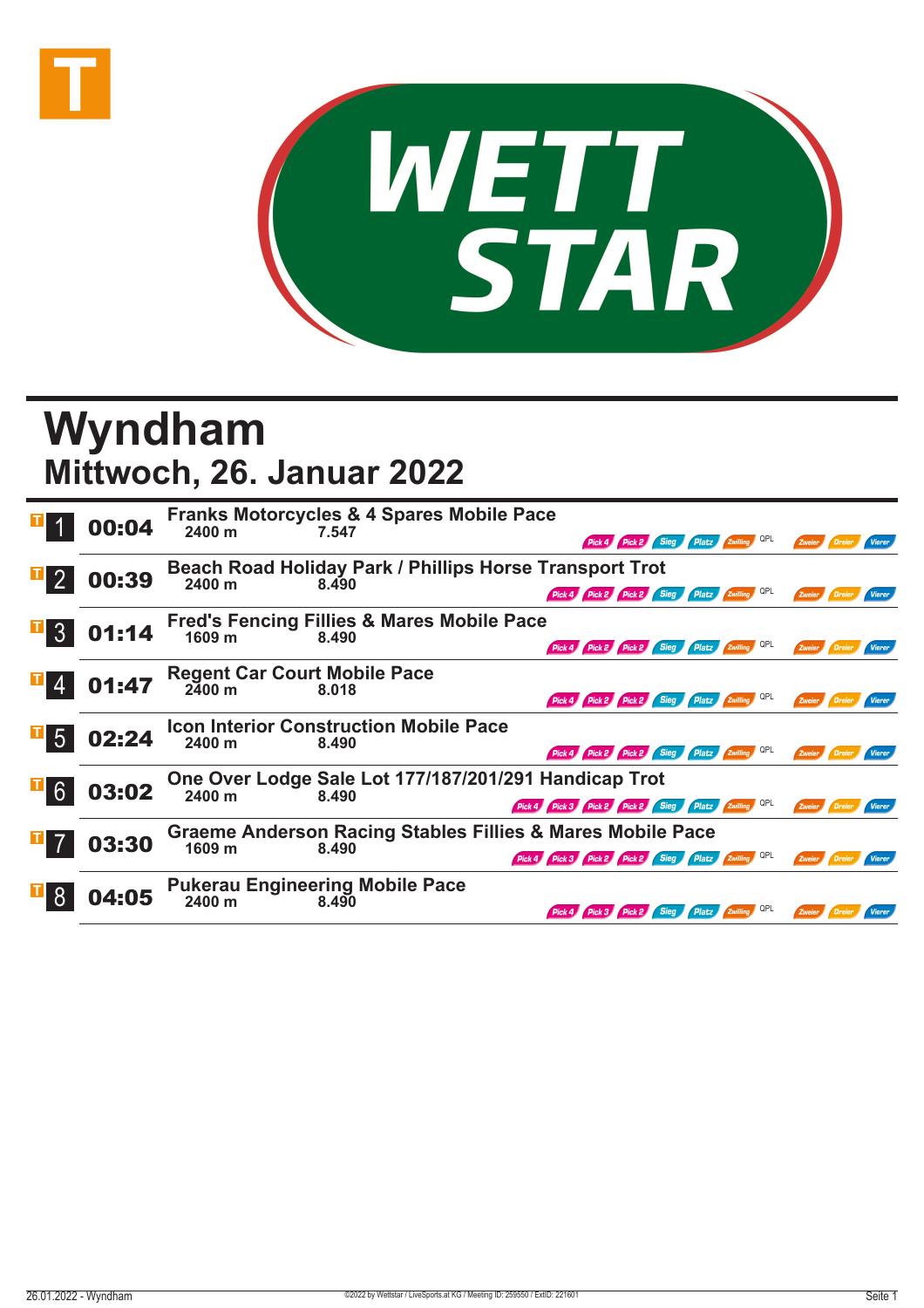| <b>Action Packed</b><br>Afterburner<br>American Mac<br>Andiamo<br>Ariella<br>Arlo Maguire | 2<br>Cool Phelan<br>6<br>8<br>6<br>Donald Trot<br>7<br>Ellz Angel | Dem Bones Dem Bones<br>Domination's Call<br>Donald Trump | 2<br>6<br>6<br>5<br>2        | Insarchatwist<br>Insist The Win<br>Jabali<br>Jaccka Jake<br>Jaffie J<br>Jasmine Jaccka | $\overline{7}$<br>6<br>4<br>2<br>$\overline{7}$<br>6 | Mongolian Machete<br><b>Myshout</b><br>Ngaroma<br>Night Watch<br>Onedin Hurricane<br>Paradise Valley |                                  | 5<br>$\overline{2}$<br>5<br>$\overline{2}$<br>4<br>5 | Sherwood Maggie<br>Snow Robyn<br>Son Of Majestic<br>Still Rockin<br>Streaming Live<br>Sundons Flyer | 3<br>$\overline{7}$<br>$\overline{2}$<br>5<br>$\overline{2}$<br>6 |
|-------------------------------------------------------------------------------------------|-------------------------------------------------------------------|----------------------------------------------------------|------------------------------|----------------------------------------------------------------------------------------|------------------------------------------------------|------------------------------------------------------------------------------------------------------|----------------------------------|------------------------------------------------------|-----------------------------------------------------------------------------------------------------|-------------------------------------------------------------------|
| Art Profile                                                                               | 5                                                                 | Emerald Abbey                                            | 4                            | Joedium                                                                                | $\overline{2}$                                       | Percy                                                                                                |                                  | 8                                                    | Sweet And Sour                                                                                      | 5                                                                 |
| Atarah                                                                                    | Emma Stone                                                        |                                                          |                              | Joes Rock                                                                              | 3                                                    | Pete's Dash                                                                                          |                                  | $\mathbf{1}$                                         | <b>Tangier Tango</b>                                                                                | $\overline{7}$                                                    |
| <b>B</b> Smart<br>Beez Neez                                                               | 3<br>Emma's Girl<br>8                                             | <b>Expensive Crumpet</b>                                 | 3<br>6                       | Jovial Jay                                                                             | 5<br>4                                               | Phil's Last Chance<br>Phone Tap                                                                      |                                  | 3<br>3                                               | Taxman<br>Tease My Tartan                                                                           | 8<br>$\overline{2}$                                               |
| <b>Better Galleon</b>                                                                     | $\overline{7}$                                                    | Fast Whispering                                          | 6                            | Kagee Vc<br>King Of The North                                                          | 6                                                    | <b>Platinum Prince</b>                                                                               |                                  | 5                                                    | The Mighty Mondo                                                                                    | 5                                                                 |
| <b>Birch</b>                                                                              | 2<br>Fireforefiddle                                               |                                                          | 4                            | La Moth                                                                                | 3                                                    | Port Pegasus                                                                                         |                                  | 6                                                    | The Night Watchman                                                                                  | $\overline{4}$                                                    |
| Bizzie Lou                                                                                | 7<br>Forty Wives                                                  |                                                          | 5                            | Mach O'Melley                                                                          | 1                                                    | Proviseur                                                                                            |                                  | 8                                                    | The Power Broker                                                                                    | $\overline{2}$                                                    |
| Bonnie Prince Louis                                                                       |                                                                   | Four Starzzz Shiraz                                      |                              | Majestic Rollon                                                                        | 6                                                    | Rakajed                                                                                              |                                  | 5                                                    | <b>Tigers Watching</b>                                                                              | 3                                                                 |
| <b>Break Out</b>                                                                          | 6                                                                 | Franco Huntington                                        |                              | Matai Charlotte                                                                        | 3                                                    | Rebecca Dale                                                                                         |                                  | 3                                                    | Timzee                                                                                              |                                                                   |
| Bromac Hype                                                                               | 3                                                                 | Georgia Aveross                                          | 3                            | <b>Melton Mafia</b>                                                                    | 8                                                    | Regal Glide                                                                                          |                                  | $\overline{2}$                                       | Tintoretto                                                                                          |                                                                   |
| Carrera Belle<br>Casablanca                                                               | 4<br>3<br><b>Ideal Asset</b>                                      | Hes Santas Excuse                                        | 5                            | Midnitetraintogeorga<br>Miss Bamboocha                                                 | $\overline{7}$<br>6                                  | Robyns Shadow                                                                                        |                                  | 8<br>5                                               | <b>Top Pocket Chance</b>                                                                            | 6<br>8                                                            |
| Changearound                                                                              | 8<br>Ideal Robyn                                                  |                                                          | 8                            | Miss Jessica                                                                           | 6                                                    | Rock My Mind<br>Santeria                                                                             |                                  | 3                                                    | <b>Trinity Star</b><br>Vintage Rose                                                                 |                                                                   |
| Cheeky Monkey                                                                             | $\overline{2}$                                                    | I'm Watching You                                         | 4                            | <b>Mixed Faith</b>                                                                     | $\overline{2}$                                       | Sassy's Vc                                                                                           |                                  | $\overline{7}$                                       | Young George                                                                                        | 5                                                                 |
|                                                                                           |                                                                   |                                                          |                              |                                                                                        |                                                      |                                                                                                      |                                  |                                                      |                                                                                                     |                                                                   |
| WANN STARTET IHR JOCKEY / FAHRER                                                          |                                                                   |                                                          |                              |                                                                                        |                                                      |                                                                                                      |                                  |                                                      |                                                                                                     |                                                                   |
|                                                                                           | 2,3,5                                                             |                                                          | A D Milne                    |                                                                                        | 3                                                    |                                                                                                      | <b>B</b> D Mclellan              |                                                      | 1,2                                                                                                 |                                                                   |
| <b>B G Barclay</b>                                                                        | 2,3,5,6,7                                                         |                                                          | <b>B</b> M Norman            |                                                                                        | 6                                                    |                                                                                                      | <b>B N Orange</b>                |                                                      | 2,3,4,6,7,8                                                                                         |                                                                   |
| C F Lee                                                                                   | 5                                                                 |                                                          | C R Ferguson                 |                                                                                        | 2,4,5,6,7,8                                          |                                                                                                      | Denis O'connell                  |                                                      |                                                                                                     |                                                                   |
| Ellie Barron                                                                              | 1,3,4,5,6                                                         |                                                          | G J Lee                      |                                                                                        | 5                                                    |                                                                                                      | Jamie Campbell                   |                                                      | 8                                                                                                   |                                                                   |
| John Morrison                                                                             | 1,2,3,4,5,6,7                                                     |                                                          | <b>KF</b> Franks             |                                                                                        |                                                      |                                                                                                      | K L Barclay                      |                                                      | 4,5,7,8                                                                                             |                                                                   |
| K N Larsen<br>Mark Hurrell                                                                | 2.6<br>1,2,3,5,7,8                                                |                                                          | Kerryn Tomlinson<br>Max Hill |                                                                                        | 1,2,3,5,6,7,8<br>5                                   |                                                                                                      | M J Williamson<br>N P Williamson |                                                      | 2,3,4,5,6,7,8<br>2,3,5,6,7                                                                          |                                                                   |
| Oliver Kite                                                                               |                                                                   |                                                          | P M Hunter                   |                                                                                        | 1.2.4                                                |                                                                                                      | <b>RT</b> Mcilwrick              |                                                      | 1.3.5.6                                                                                             |                                                                   |
| S J Ottley                                                                                | 2,3,4,6,8                                                         |                                                          | Sarah O'reilly               |                                                                                        | 1,3,4,6,8                                            |                                                                                                      | Sheree Tomlinson                 |                                                      | 2,3,5,6,8                                                                                           |                                                                   |
| T R Robertson                                                                             | 6                                                                 |                                                          | <b>Tom Nally</b>             |                                                                                        | $\overline{\mathcal{A}}$                             |                                                                                                      | <b>Tristan Larsen</b>            |                                                      | 4.6                                                                                                 |                                                                   |
| <b>WANN STARTET IHR TRAINER</b>                                                           |                                                                   |                                                          |                              |                                                                                        |                                                      |                                                                                                      |                                  |                                                      |                                                                                                     |                                                                   |
| A D Milne                                                                                 | 3,5                                                               | A D Paisley                                              |                              | 1,5                                                                                    | A F H Hunter                                         |                                                                                                      | 4                                | A L Stratford                                        |                                                                                                     | 3,5,7                                                             |
| <b>B D Mclellan</b><br><b>B R Negus</b>                                                   | 1,2<br>3.6                                                        | <b>B</b> M Norman<br><b>B R Shirley</b>                  |                              | 3,4,6<br>3                                                                             | <b>B</b> R Gray<br>Brad Williamson                   |                                                                                                      | 2,3,5,6,7<br>2,5,6               | <b>BRHill</b><br><b>Brittany Willis</b>              |                                                                                                     | 5<br>1.4                                                          |
| C Buchan                                                                                  | 6                                                                 | C J Barron                                               |                              | 3,4,5                                                                                  | C R Laurenson                                        |                                                                                                      | 3,5,6                            | D S Mclachlan                                        |                                                                                                     | 1,4,7                                                             |
| E T Murphy                                                                                | 1,3                                                               | <b>G A Wohlers</b>                                       |                              | $\overline{2}$                                                                         | GJ&CFLee                                             |                                                                                                      | 5                                | <b>G</b> Mcclymont                                   |                                                                                                     | 2                                                                 |
| G R Mcewan                                                                                | 2                                                                 | Graeme Anderson & Mike Lo                                |                              | 5,6,7                                                                                  | J R Bond                                             |                                                                                                      | 3,6,8                            |                                                      | J W Cox & Miss A L Hoffman 2,3,5,6,8                                                                |                                                                   |
| Jamie Campbell                                                                            | 8                                                                 | <b>KF</b> Franks                                         |                              | 2                                                                                      | K L Barclay                                          |                                                                                                      | 4                                | K N Larsen                                           |                                                                                                     | 4,6                                                               |
| L B Pearson                                                                               | 6                                                                 | L V Sinnamon                                             |                              | 5                                                                                      | Leith & Tim Robertson                                |                                                                                                      | 6                                | M J House                                            |                                                                                                     | 8                                                                 |
| Matthew Williamson                                                                        | $\overline{2}$                                                    | Michele Horton                                           |                              | 4                                                                                      | N P Williamson                                       |                                                                                                      | $\overline{2}$                   | P M Hunter                                           |                                                                                                     | 1,4                                                               |
| Petra Luzumova                                                                            | $\overline{2,3}$                                                  | R E Wilson                                               |                              | 2.7                                                                                    | R J Hope                                             |                                                                                                      | 4.5                              | <b>Ricky Gutsell</b>                                 |                                                                                                     | 4,5,7                                                             |
| Ross & Chris Wilson                                                                       | 8<br>$\overline{2}$                                               | S R Baucke                                               |                              | 5,7                                                                                    | Samuel Young                                         |                                                                                                      | $\mathbf{1}$                     | Syd Breen                                            |                                                                                                     | 2,3,8                                                             |
| T R Barron                                                                                |                                                                   | T S Chmiel                                               |                              | 7                                                                                      | W D O'connell                                        |                                                                                                      | 1                                | W <sub>RLow</sub>                                    |                                                                                                     | 8                                                                 |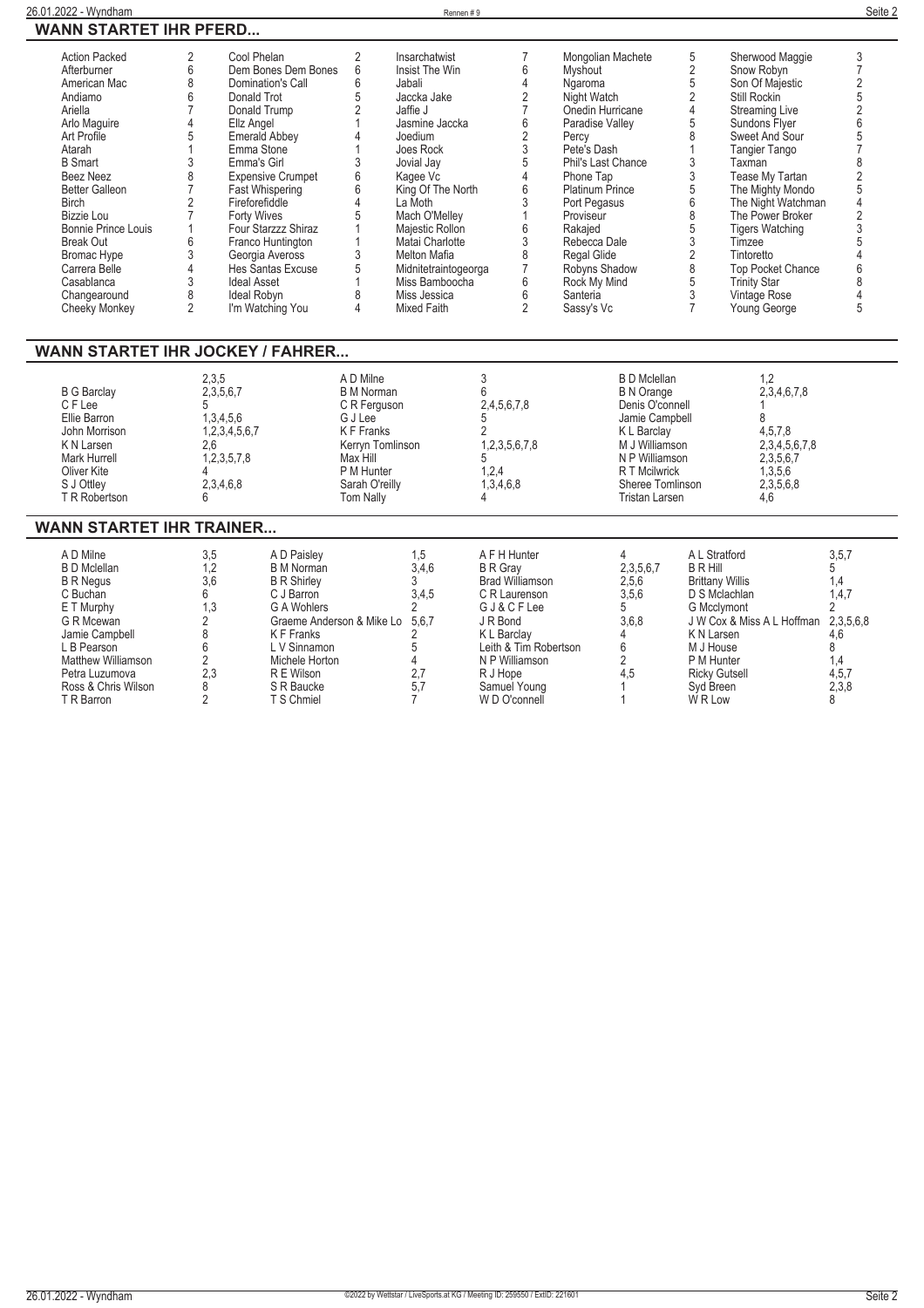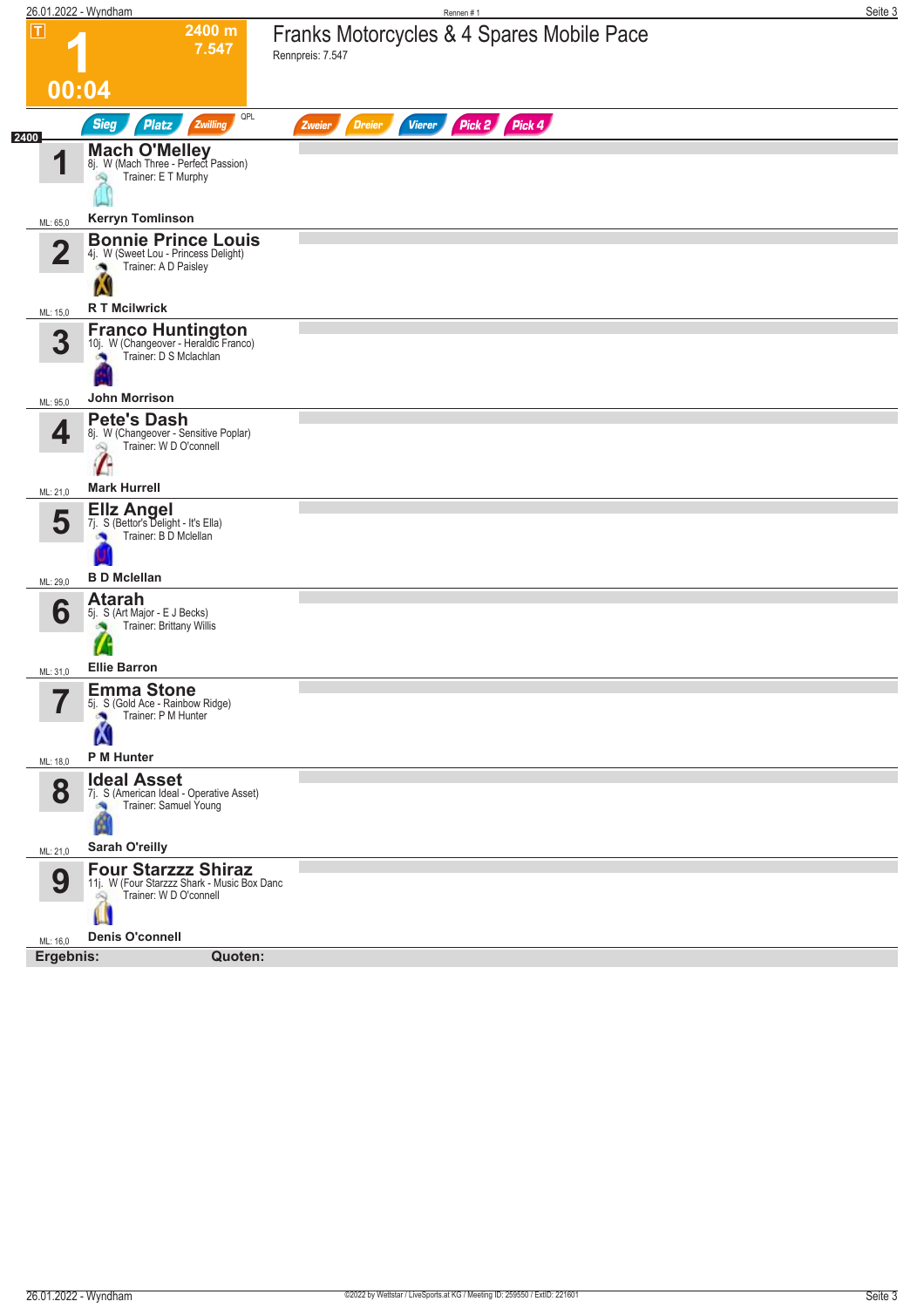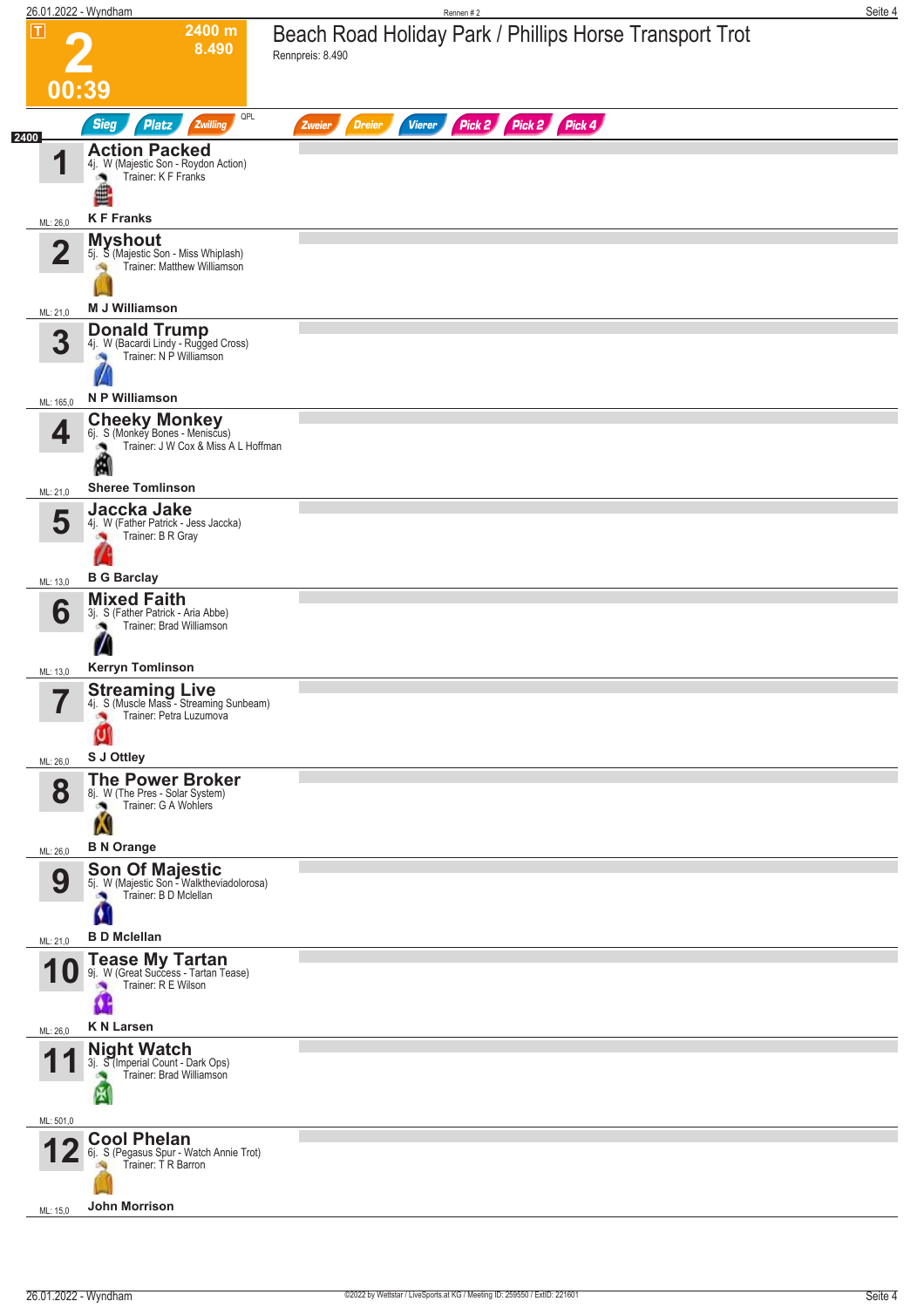| 26.01.2022 - Wyndham                                                                             |                 | Rennen #2                                                                   | Seite 5 |
|--------------------------------------------------------------------------------------------------|-----------------|-----------------------------------------------------------------------------|---------|
| $\boxed{\mathbf{T}}$                                                                             | 2400 m<br>8.490 | Beach Road Holiday Park / Phillips Horse Transport Trot<br>Rennpreis: 8.490 |         |
| 00:39                                                                                            |                 |                                                                             |         |
| <b>Sieg</b><br>Platz                                                                             | QPL<br>Zwilling | Pick 2 Pick 2 Pick 4<br><b>Vierer</b><br>Dreier<br>Zweier                   |         |
| <b>Regal Glide</b><br>6j. H (Master Glide - Regal Pride)<br>Trainer: G R Mcewan<br>$\mathbf{13}$ |                 |                                                                             |         |
| P M Hunter<br>ML: 61,0                                                                           |                 |                                                                             |         |
| <b>Birch</b><br>S (Majestic Son - Tamarix)<br>6i.<br>Trainer: G Mcclymont                        |                 |                                                                             |         |
| <b>C</b> R Ferguson<br>ML: 41,0                                                                  |                 |                                                                             |         |
| Joedium<br>W (Quaker Jet - Bobby Jo)<br>Trainer: Syd Breen                                       |                 |                                                                             |         |
| <b>Mark Hurrell</b><br>ML: 26.0                                                                  |                 |                                                                             |         |
| Ergebnis:                                                                                        | Quoten:         |                                                                             |         |
|                                                                                                  |                 |                                                                             |         |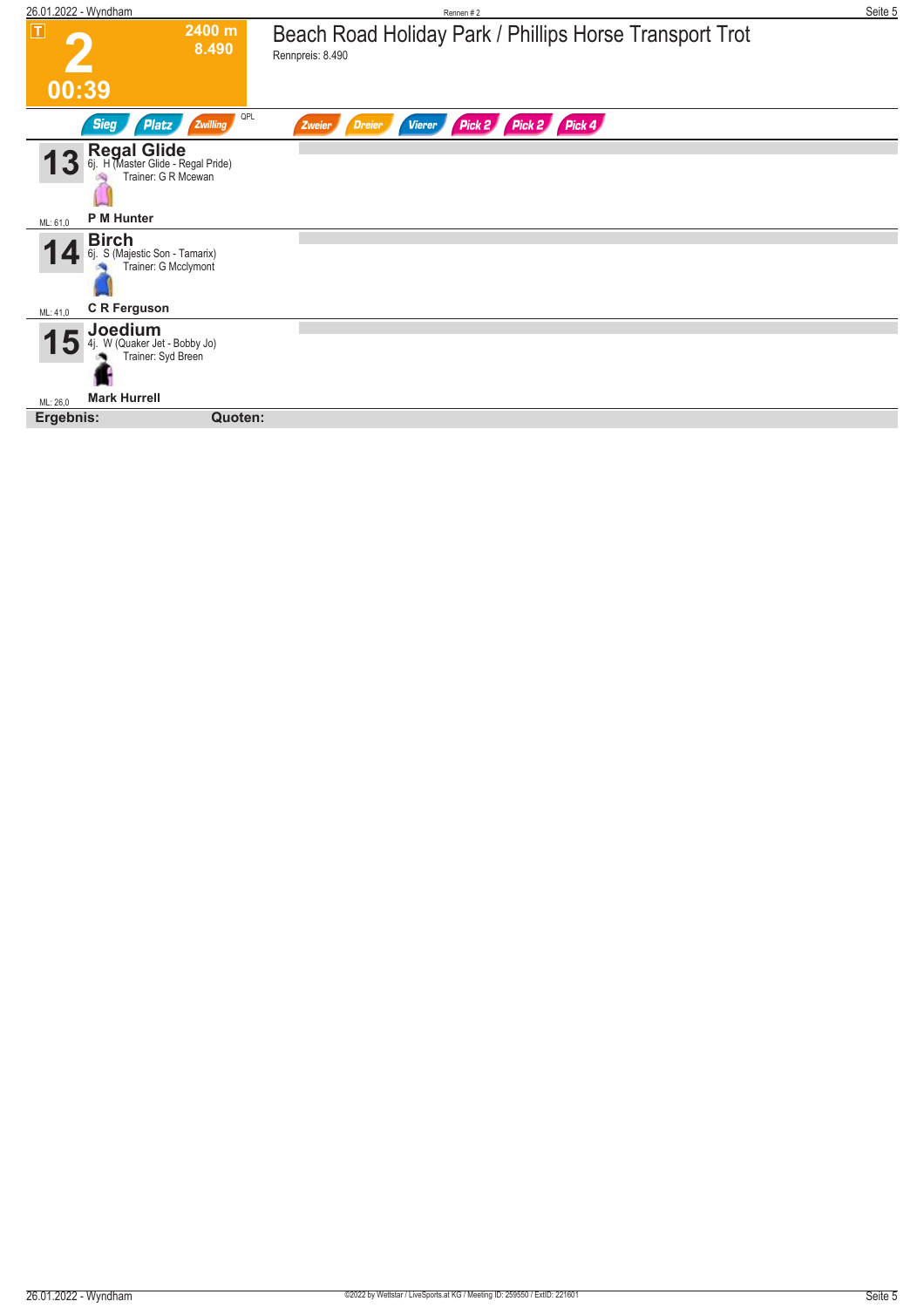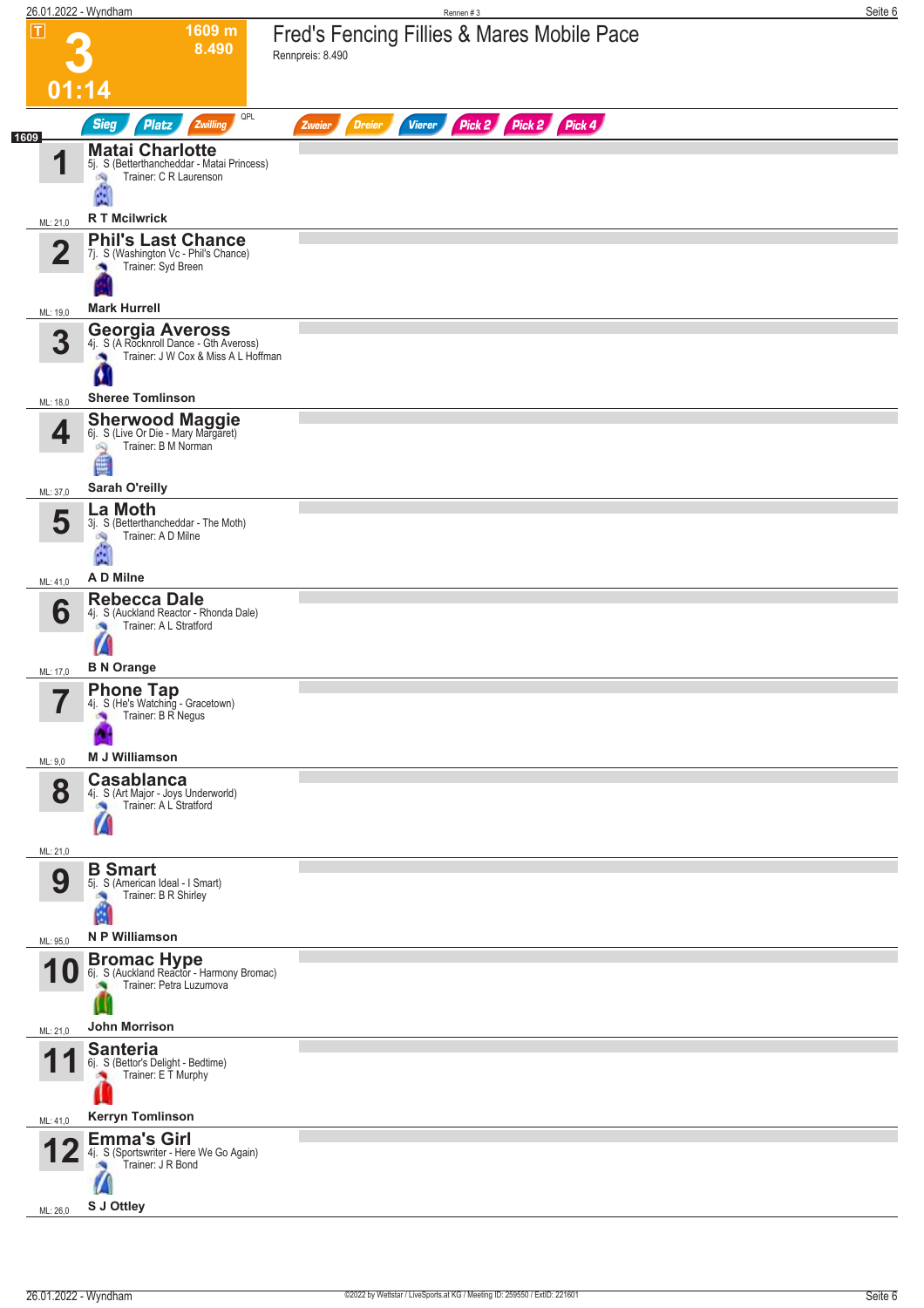| 26.01.2022 - Wyndham                                                                                   | Rennen#3                                                       | Seite 7 |
|--------------------------------------------------------------------------------------------------------|----------------------------------------------------------------|---------|
| $\overline{\mathbf{I}}$<br>1609 m<br>8.490                                                             | Fred's Fencing Fillies & Mares Mobile Pace<br>Rennpreis: 8.490 |         |
| 01:14                                                                                                  |                                                                |         |
| QPL<br><b>Sieg</b><br><b>Zwilling</b><br>Platz                                                         | Pick 2 Pick 2 Pick 4<br><b>Vierer</b><br>Zweier<br>Dreier      |         |
| <b>Joes Rock</b><br>S (Racing Hill - Nettys Kingdom)<br>3i.<br>Trainer: B R Gray<br><b>B G Barclay</b> |                                                                |         |
| ML: 36,0<br><b>Tigers Watching</b><br>5. S (American Ideal - Tigerzureal)<br>Trainer: C J Barron       |                                                                |         |
| <b>Ellie Barron</b><br>ML: 21,0                                                                        |                                                                |         |
| Ergebnis:<br>Quoten:                                                                                   |                                                                |         |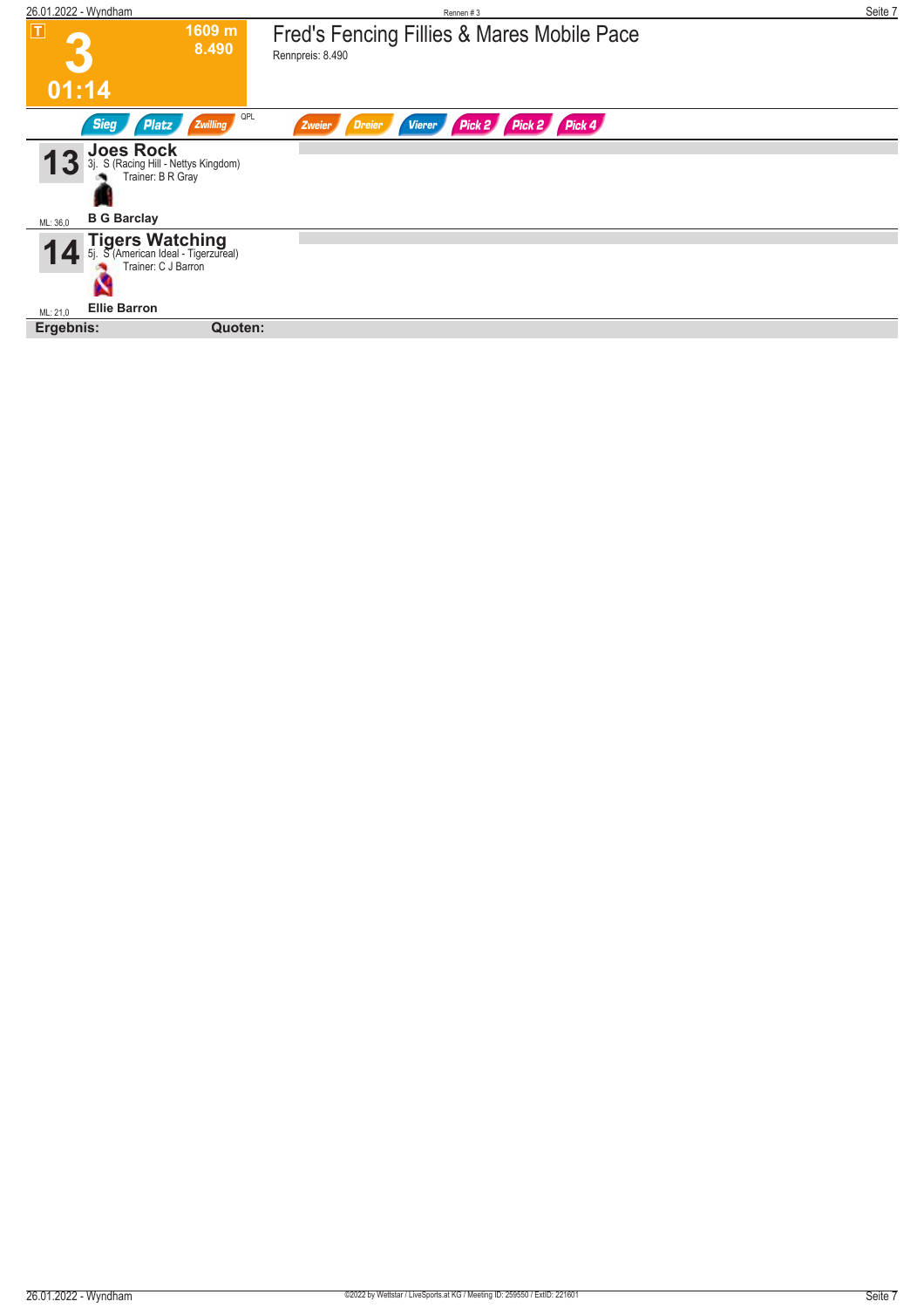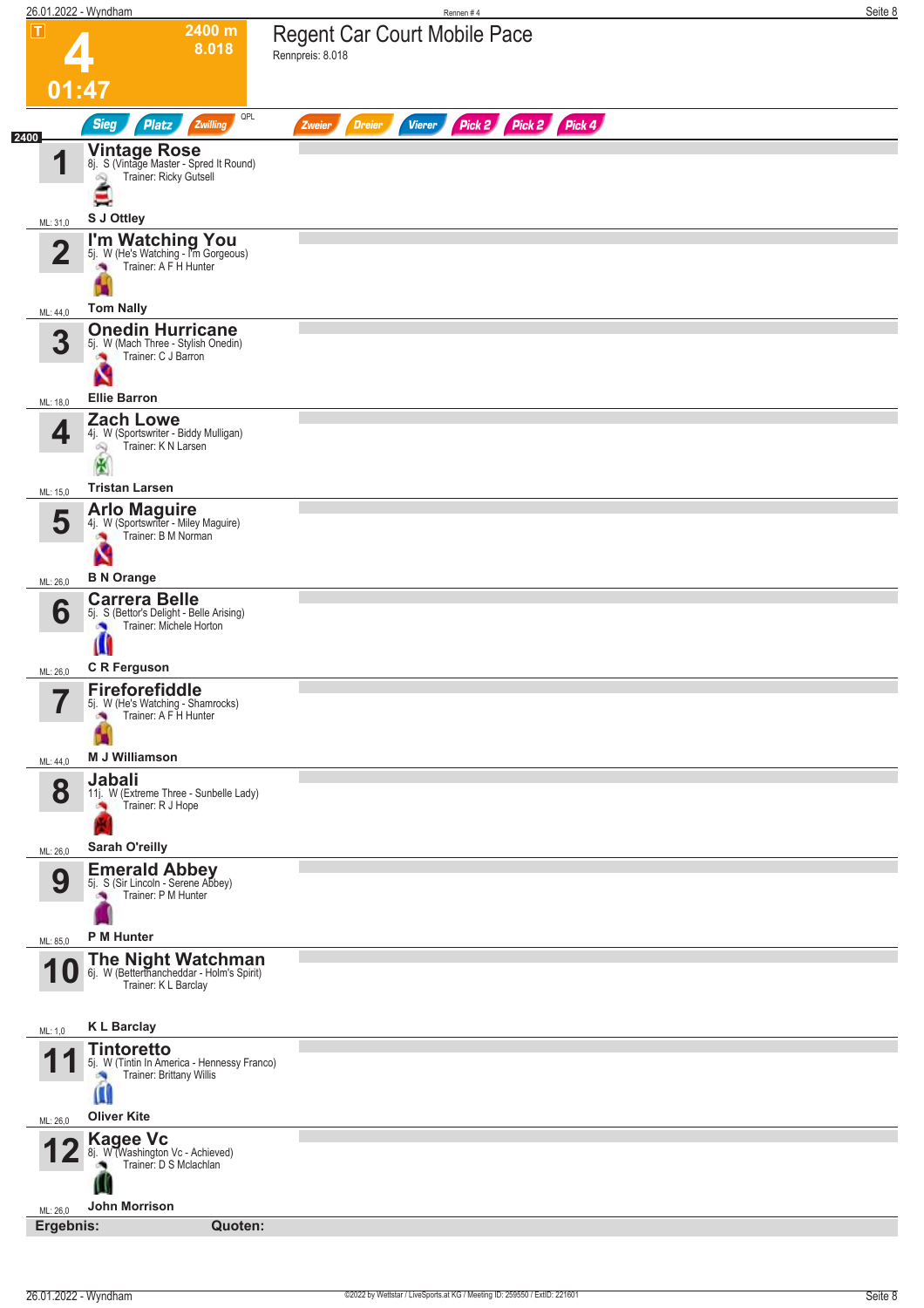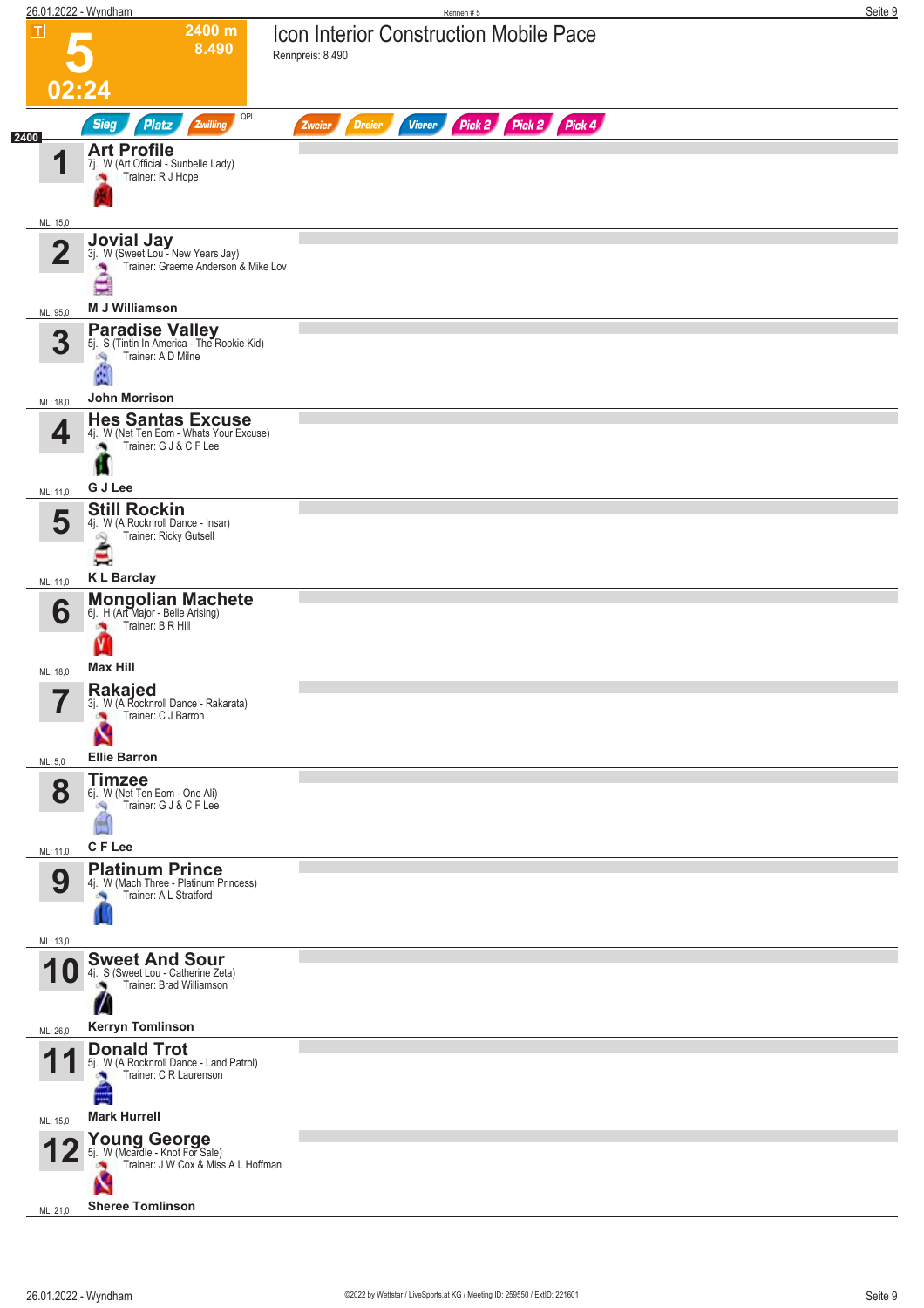| 26.01.2022 - Wyndham                                                                    | Rennen#5                                                          | Seite 10 |
|-----------------------------------------------------------------------------------------|-------------------------------------------------------------------|----------|
| $ \mathbf{T} $<br>2400 m<br>8.490                                                       | <b>Icon Interior Construction Mobile Pace</b><br>Rennpreis: 8.490 |          |
| 02:24                                                                                   |                                                                   |          |
| QPL<br><b>Sieg</b><br><b>Zwilling</b><br><b>Platz</b>                                   | Pick 2 Pick 2 Pick 4<br><b>Vierer</b><br><b>Dreier</b><br>Zweier  |          |
| <b>Rock My Mind</b><br>5j. S (A Rocknroll Dance - Mind Freak)<br>Trainer: S R Baucke    |                                                                   |          |
| <b>C</b> R Ferguson<br>ML: 26,0                                                         |                                                                   |          |
| <b>Forty Wives</b><br>7j. W (Bettor's Delight - Harem Franco)<br>Trainer: L V Sinnamon  |                                                                   |          |
| <b>N P Williamson</b><br>ML: 26,0                                                       |                                                                   |          |
| <b>Ngaroma</b><br>5j. W (Sir Lincoln - Princess Delight)<br>Trainer: A D Paisley        |                                                                   |          |
| <b>RT</b> Mcilwrick<br>ML: 26,0                                                         |                                                                   |          |
| <b>The Mighty Mondo</b><br>4j. H (He's Watching - Isinbayeva)<br>Trainer: B R Gray<br>D |                                                                   |          |
| <b>B G Barclay</b><br>ML: 85,0                                                          |                                                                   |          |
| Quoten:<br>Ergebnis:                                                                    |                                                                   |          |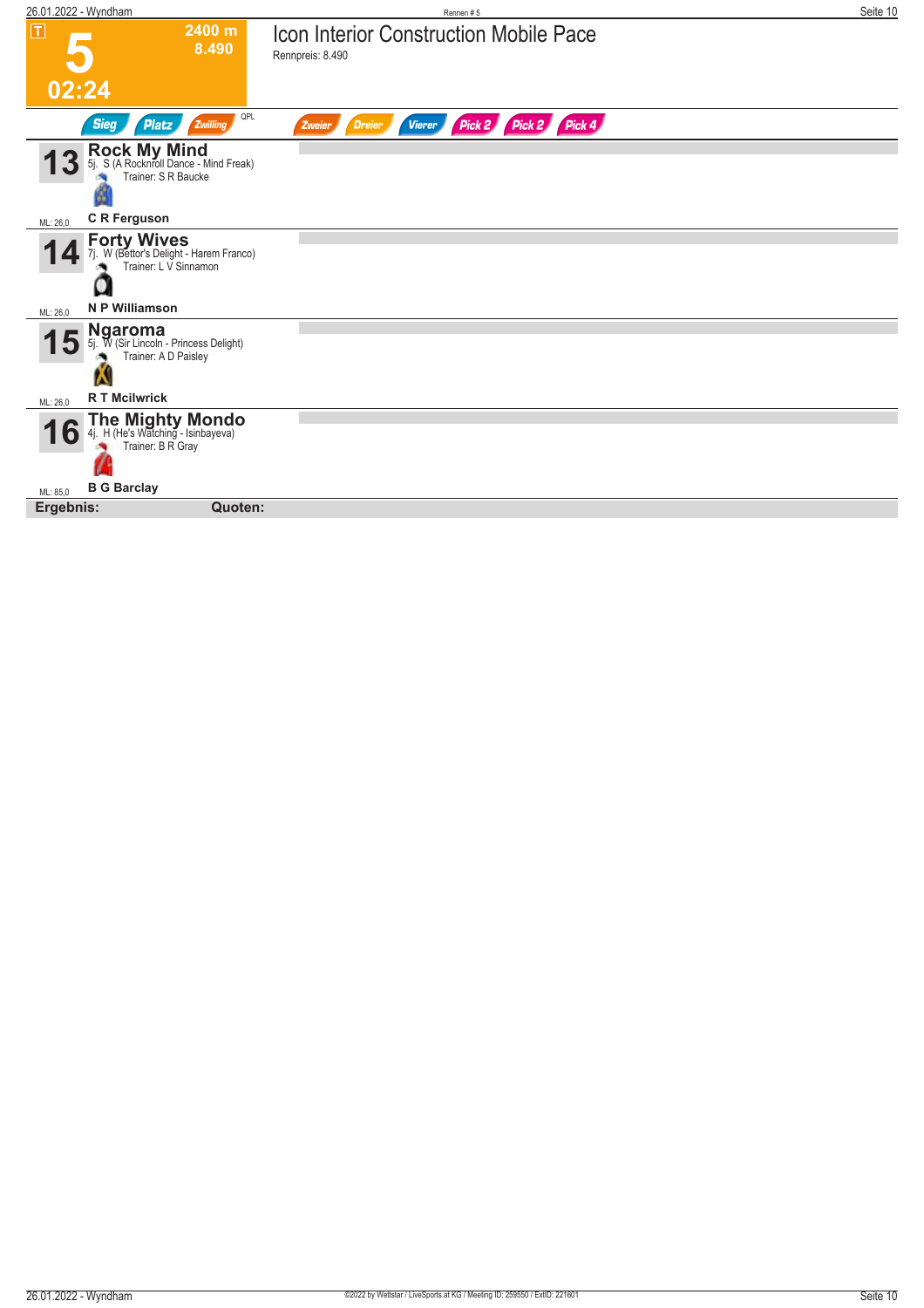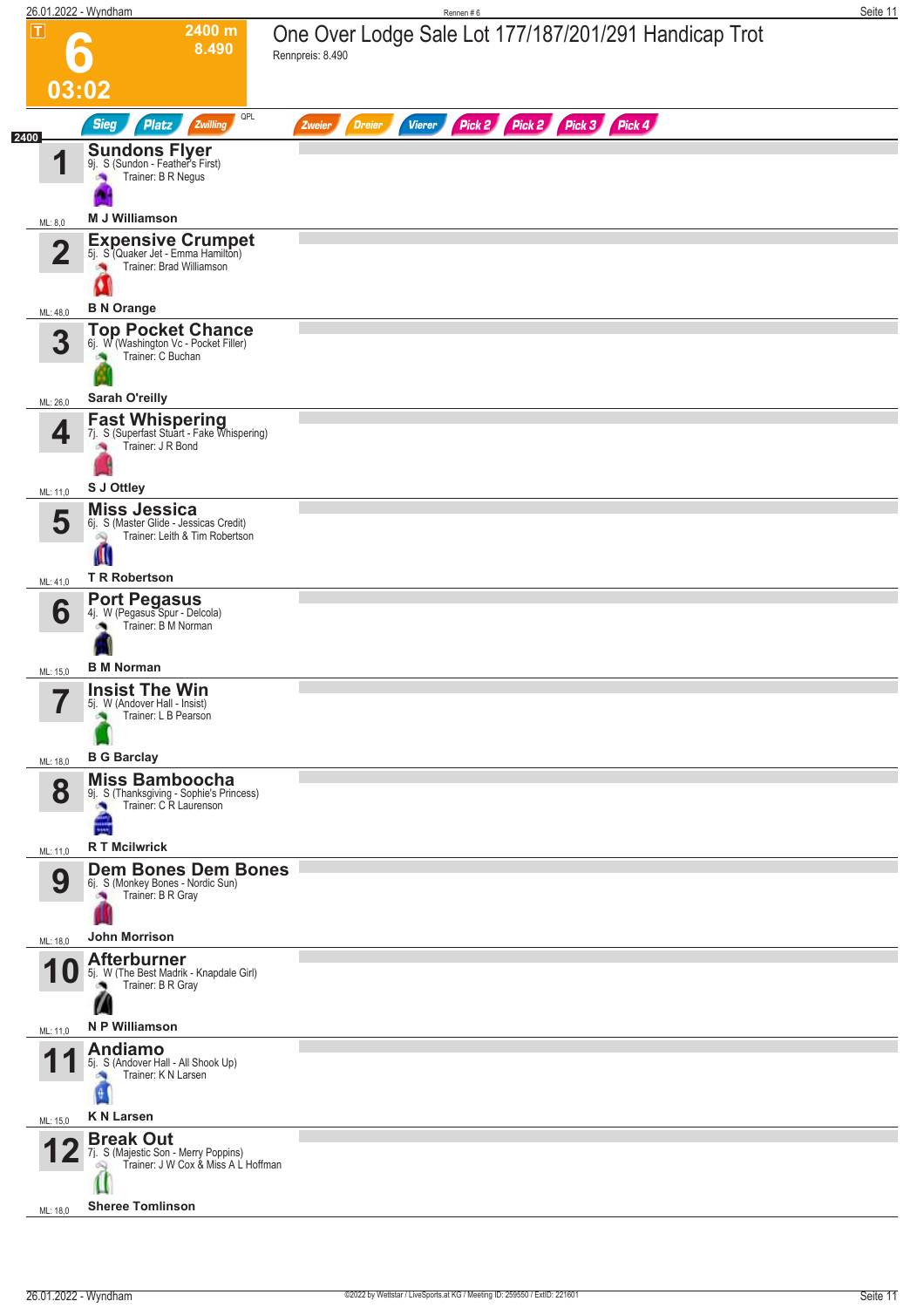| 26.01.2022 - Wyndham                                                            |                                     | Rennen#6                                                                  | Seite 12 |
|---------------------------------------------------------------------------------|-------------------------------------|---------------------------------------------------------------------------|----------|
| $\boxed{\text{T}}$                                                              | 2400 m<br>8.490                     | One Over Lodge Sale Lot 177/187/201/291 Handicap Trot<br>Rennpreis: 8.490 |          |
| 03:02                                                                           |                                     |                                                                           |          |
| <b>Platz</b><br><b>Sieg</b>                                                     | QPL<br>Zwilling                     | Pick 2 Pick 2 Pick 3 Pick 4<br><b>Vierer</b><br><b>Dreier</b><br>Zweier   |          |
| <b>Majestic Rollon</b><br>5j. S (Majestic Son - Samara)                         | Trainer: Graeme Anderson & Mike Lov |                                                                           |          |
| <b>Ellie Barron</b><br>ML: 26,0                                                 |                                     |                                                                           |          |
| <b>Jasmine Jaccka</b><br>5j. S (Muscle Hill - Jess Jaccka)<br>Trainer: B R Gray |                                     |                                                                           |          |
| <b>Tristan Larsen</b><br>ML: 21,0                                               |                                     |                                                                           |          |
| King Of The North<br>5j. W (Majestic Son - Mi Sierra)<br>Trainer: K N Larsen    |                                     |                                                                           |          |
| <b>C</b> R Ferguson<br>ML: 18,0                                                 |                                     |                                                                           |          |
| <b>Domination's Call</b><br>W (Trixton - Domination)<br>4i.<br>lo               | Trainer: Brad Williamson            |                                                                           |          |
| <b>Kerryn Tomlinson</b><br>ML: 11,0                                             |                                     |                                                                           |          |
| Ergebnis:                                                                       | Quoten:                             |                                                                           |          |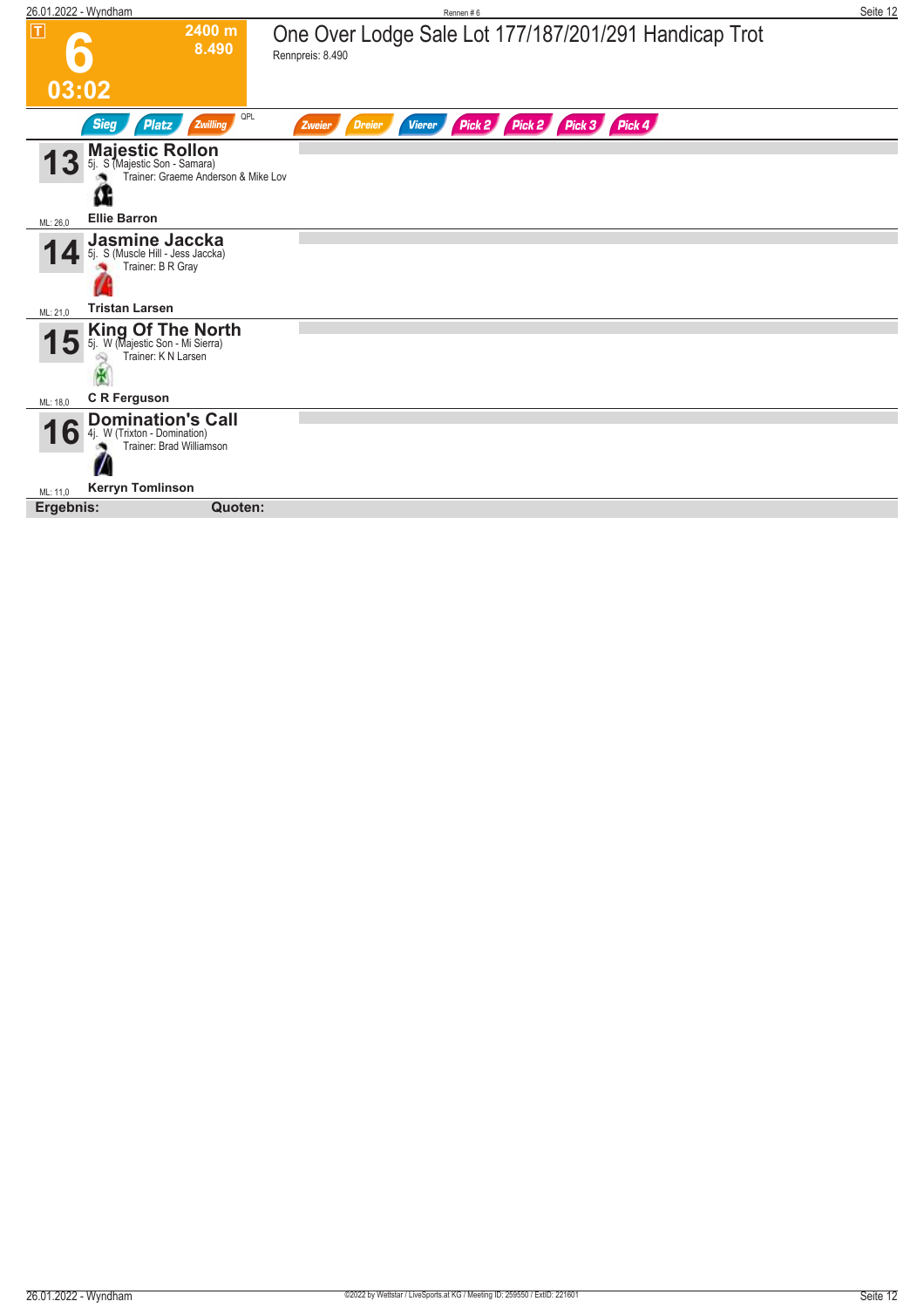